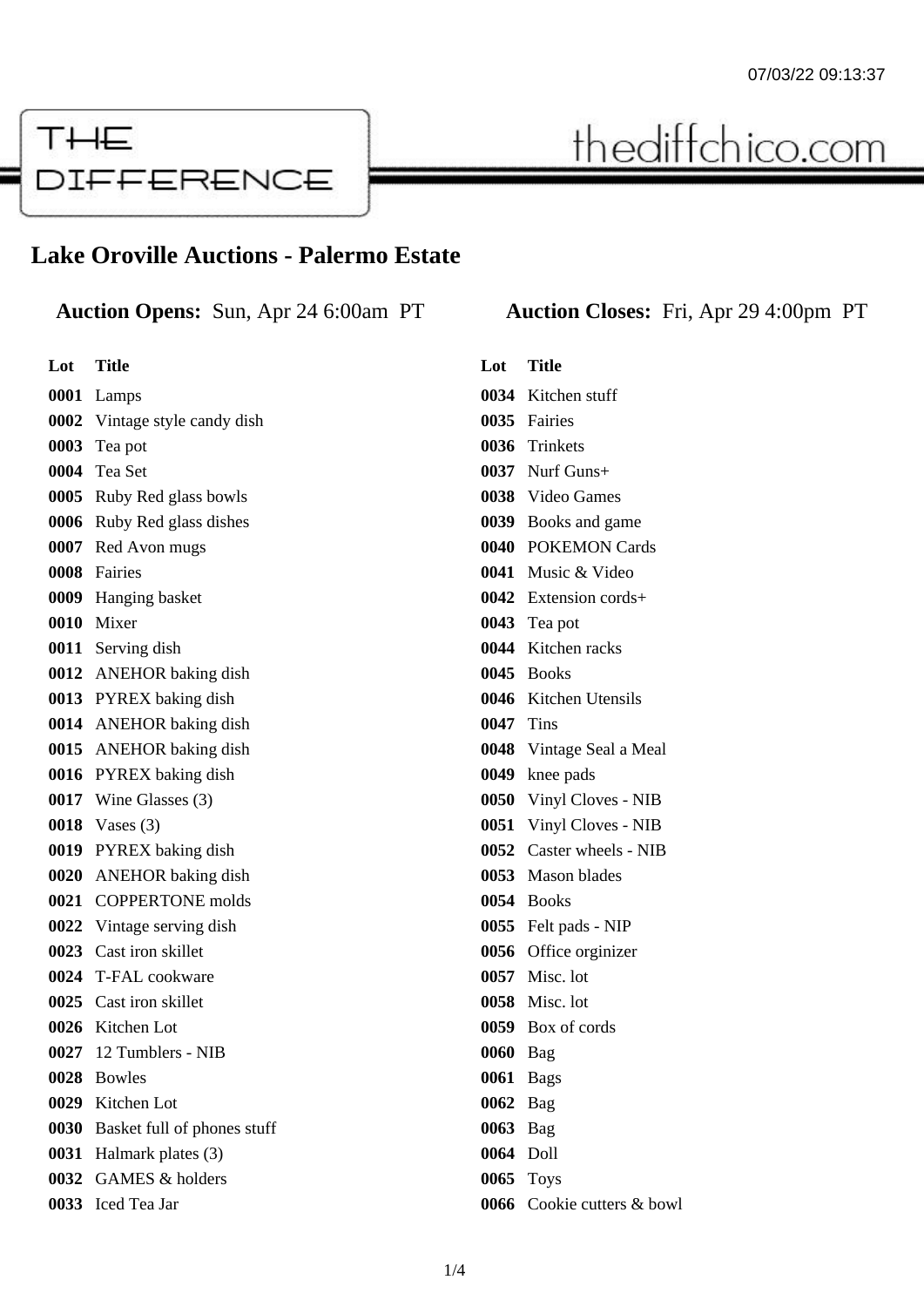**Lot Title** Box of stuff GAME GAME Toy Cars Stuff Knives Nike Shoes Ballast More Stuff Microphones+ Video Games Items POKEMON Cards Sporting goods Cookie cutters++ Toy Cars POKEMON Cards knee pads Vintage bottles and stuff Hard Hat Cooler Motor 1/3 HP - NIB Kitchen stuff Signed & Numbered Baseball Card Wine Glasses (3) Beer glasses (4) Rocker glasses (8) Glassware Kitchen Lot Kitchen Utensils Knives Kitchen Utensils Grilling Utensils Knives CD stereo Large Lighter Candel holders Candel holders Candel holder Vintage library index card holder Vintage library index card holder Dishes Vintage Dishes Vintage Dishes

| Lot Title  |                                                   |
|------------|---------------------------------------------------|
|            | 0110 Dishes                                       |
|            | 0111 Purse                                        |
|            | 0112 Back Pack                                    |
|            | 0113 Antlers                                      |
|            | 0114 Room fresheners                              |
|            | 0115 Candels                                      |
|            | 0116 Dishes                                       |
|            | 0117 Glassware                                    |
|            | 0118 Glassware                                    |
|            | 0119 Ceramic bird house                           |
|            | 0120 Basket of stones                             |
|            | 0121 Stuff                                        |
|            | 0122 Car Mats                                     |
|            | 0123 Cards                                        |
|            | 0124 Saw - NIB                                    |
|            | 0125 EXIT sign - NIB(\$59.99)                     |
|            | 0126 Yoga mat                                     |
|            | 0127 Dust containment door kit                    |
|            | 0128 Binoculars                                   |
|            | 0129 Tile Cutter                                  |
|            | 0130 Year Books                                   |
|            | 0131 Tins & stuff                                 |
|            | 0132 Tool box drawer pads $(4)$ - new             |
|            | 0133 Dremel Tool - NIB                            |
|            | 0134 Vintage bottles                              |
|            | 0135 Tile cutter - NIB                            |
|            | 0136 Kitchen racks                                |
|            | 0137 Misc. lot                                    |
|            | 0138 Bags & more                                  |
|            | 0139 Trinkets                                     |
|            | 0140 Dress & Hats                                 |
|            | 0141 Misc. lot                                    |
|            | 0142 Kitchen stuff                                |
| 0143 trays |                                                   |
|            | 0144 Magazine holder                              |
|            | 0145 Boss BR-8 Digital 8-Track recorder           |
|            | 0146 Ridgid 7 in. Cup Grinding Wheel - NIP - \$56 |
|            | $0147$ Tin Snips (3)                              |
|            | 0148 Ridgid 12in mason blade -NIP (\$84.97)       |
|            | 0149 Trinkets                                     |
|            | 0150 Tools                                        |
|            | 0151 Brad Nailer - NIB                            |
|            | 0152 Hunting Knife - NIB                          |
|            |                                                   |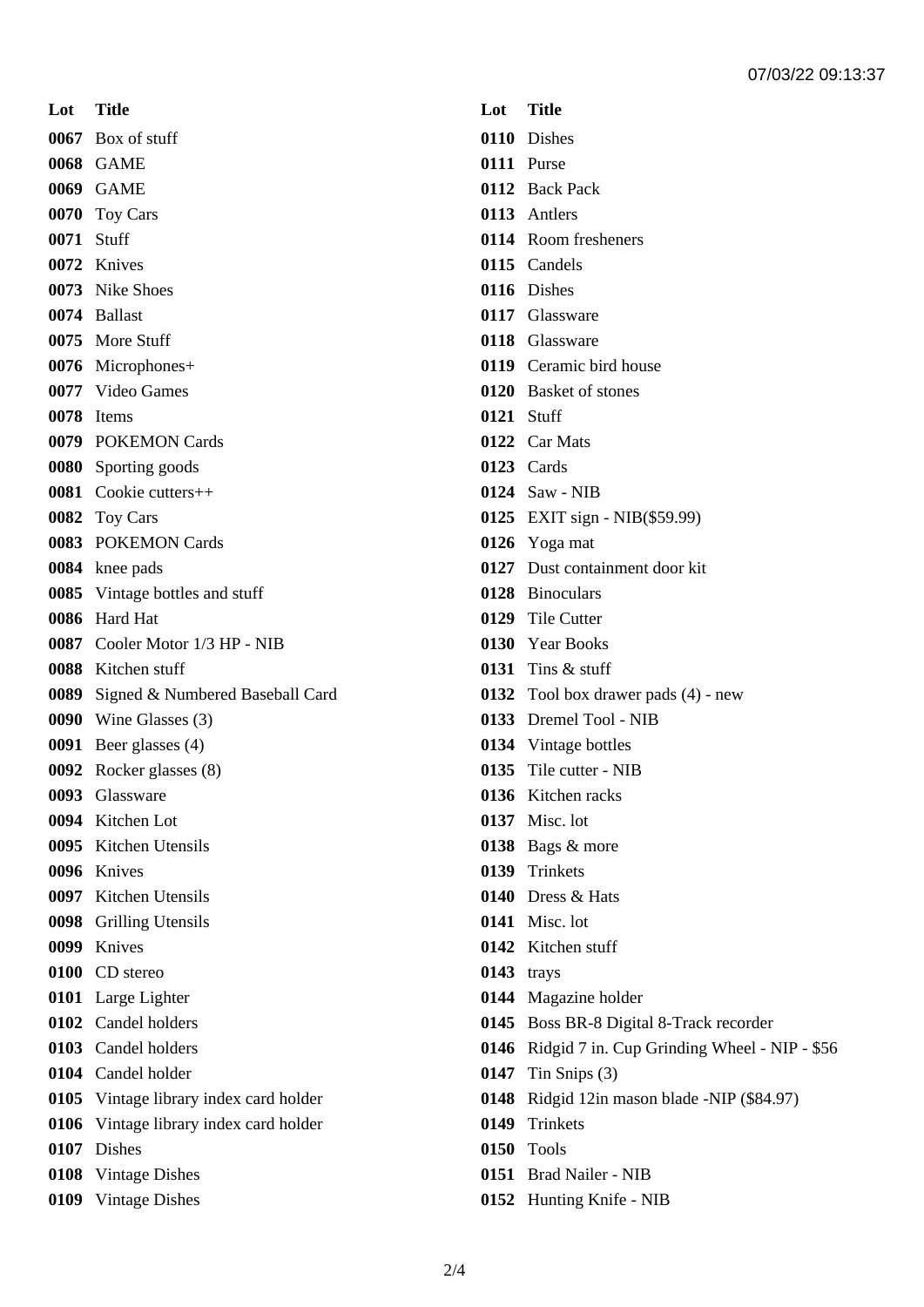**Lot Title** knee pads - New Batteries & stuff 12 volt path lights (2) NIB Iced Tea Jar light bulbs - work Mini Skinner Knife - NIB Felt pads - NIP DVD's CD's CD's & DVD's DVD's DVD's DVD's DVD's DVD's DVD's DVD's DVD's Jack Denials oil lamp Cell Phone Pocket Knife - NIB Cell Phone Charger Signed Poster Frame Slot Machine glass face Slot Machine glass face Slot Machine glass face Slot Machine glass face Slot Machine glass face Slot Machine glass face Slot Machine glass face Yamaha PSR-12 Keyboard Office Chair -NIB Sign Microwave - NIB (99.99) Microwave Entertainment Center Porter-Cable 6-gallon Compressor - NIB (\$99) AVS window visors 2007-14 Ford Truck - NIB Basket Picture

- Vintage bar mirror
- Shelf

## **Lot Title**

- Swings New
- Bunk Bed
- Brackets
- Table
- Basket
- Fan Works
- Roasting pan
- Table
- Reel Mower New
- Easel
- Vise
- Washing Machine